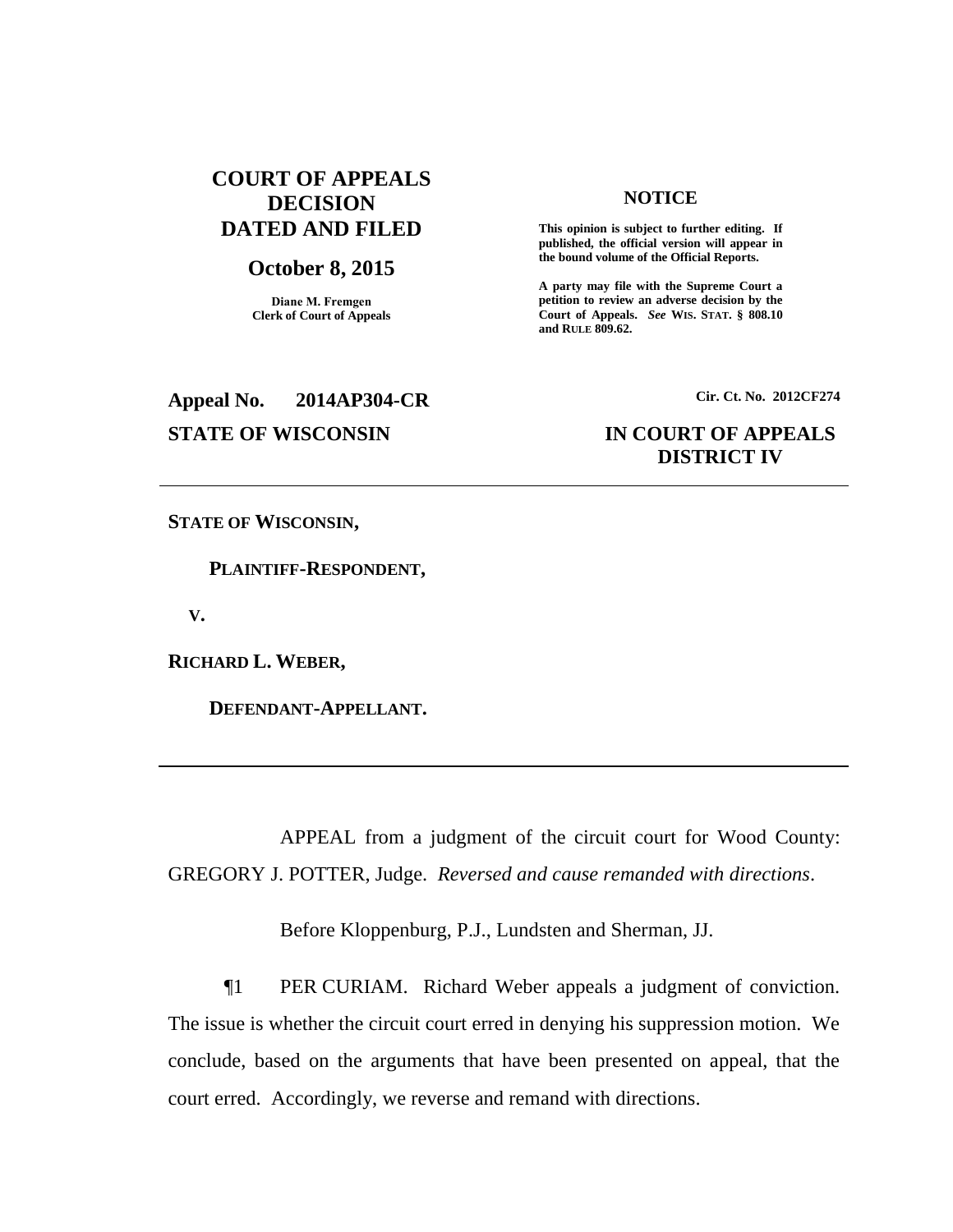¶2 After Weber's suppression motion was denied, he pled no contest to one felony count of operating with a prohibited alcohol concentration. He may appeal the suppression ruling despite the no contest plea. WIS. STAT. § 971.31(10)  $(2013-14).$ <sup>1</sup>

¶3 We provide only a brief outline of the facts, which appear to be undisputed. A sheriff's deputy attempted to pull defendant Weber over for a defective brake light by activating his emergency lights. A few seconds later, Weber turned into a driveway and drove into an attached garage. The officer also turned into the driveway, but stopped short of the garage. When Weber tried to walk from the garage into the attached house, the officer entered the garage and physically moved Weber outside. Weber seeks suppression of evidence that was obtained after the deputy's entry into the garage.

¶4 On appeal, Weber argues that the deputy made a warrantless entry into his home that should lead to suppression of evidence. In Weber's description of applicable law, exigent circumstances allow for warrantless entry when there is danger to life, risk of evidence destruction, or likelihood of escape. *See State v. Smith*, 131 Wis. 2d 220, 231, 388 N.W.2d 601 (1986). An arrest made in "hot pursuit" is a type of circumstance that may qualify as an exigent circumstance, when measured against the time needed to obtain a warrant. *Id.* at 229. Thus, as framed by Weber, a hot pursuit does not *always* qualify as an exigent circumstance, but does so only if there is also present one of the above factors that makes it unsound to wait for a warrant.

 $\overline{a}$ 

2

<sup>&</sup>lt;sup>1</sup> All references to the Wisconsin Statutes are to the 2013-14 version unless otherwise noted.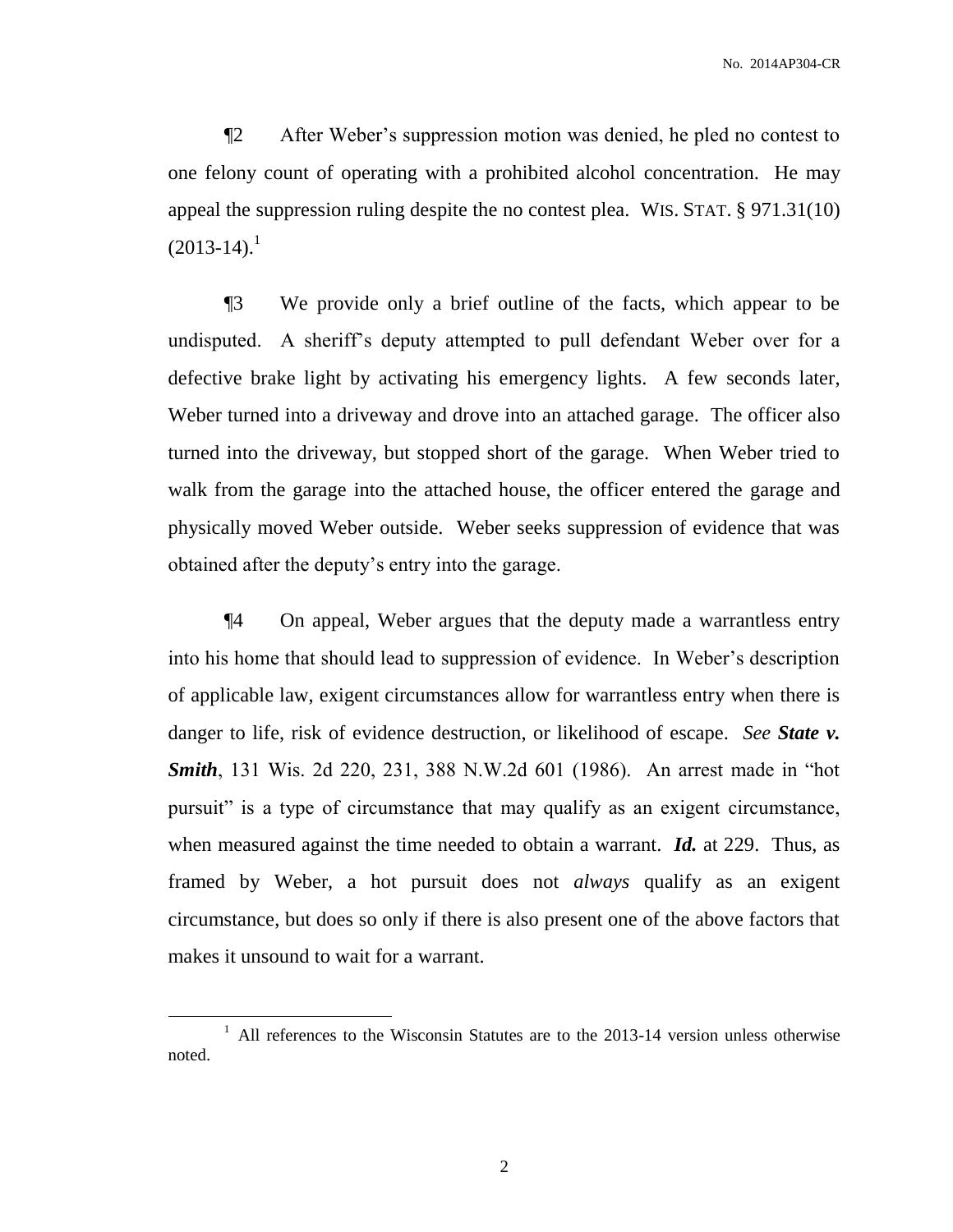No. 2014AP304-CR

¶5 Weber argues that, in his case, a balancing of the deputy's need to enter quickly against the time needed to obtain a warrant shows that there was no exigent circumstance. Weber notes the offense he was being pursued for, a defective brake light, and argues that the evidence of that offense was not likely to be destroyed, and that flight was implausible for such a minor offense.

¶6 In response, the State argues that other observed violations justified a warrantless entry. Although there was no testimony that the deputy was actually attempting to arrest Weber for failing to stop his car in response to the officer's emergency lights, the State contends there was probable cause to arrest for that offense at the time of the deputy's entry into the garage, and therefore the deputy's entry was legal. More specifically, the State argues that probable cause existed to arrest for either resisting or obstructing under WIS. STAT. § 946.41(1), or failing to stop under the more specific traffic statute, WIS. STAT. § 346.04(2t). As an alternate ground for arrest, the State also argues that Weber failed to obey the deputy's oral command to exit from the garage, and that this failure would also give probable cause to arrest for resisting or obstructing. We note that the State does not argue that there was probable cause to arrest for operating while intoxicated.

¶7 The problem with the State's argument is that it relies on a recitation of applicable law that fails to acknowledge that the exigent circumstances requirement means that there must be a potential for danger to life, risk of evidence destruction, or likelihood of escape. The State cites *State v. Richter*, 2000 WI 58, ¶32, 235 Wis. 2d 524, 612 N.W.2d 29, for the proposition that "[t]he exigent circumstance of 'hot pursuit' is established" where there is an immediate or continuous pursuit of a suspect from the scene of a crime, but does not acknowledge that *Richter* also includes the requirement that the officer reasonably

3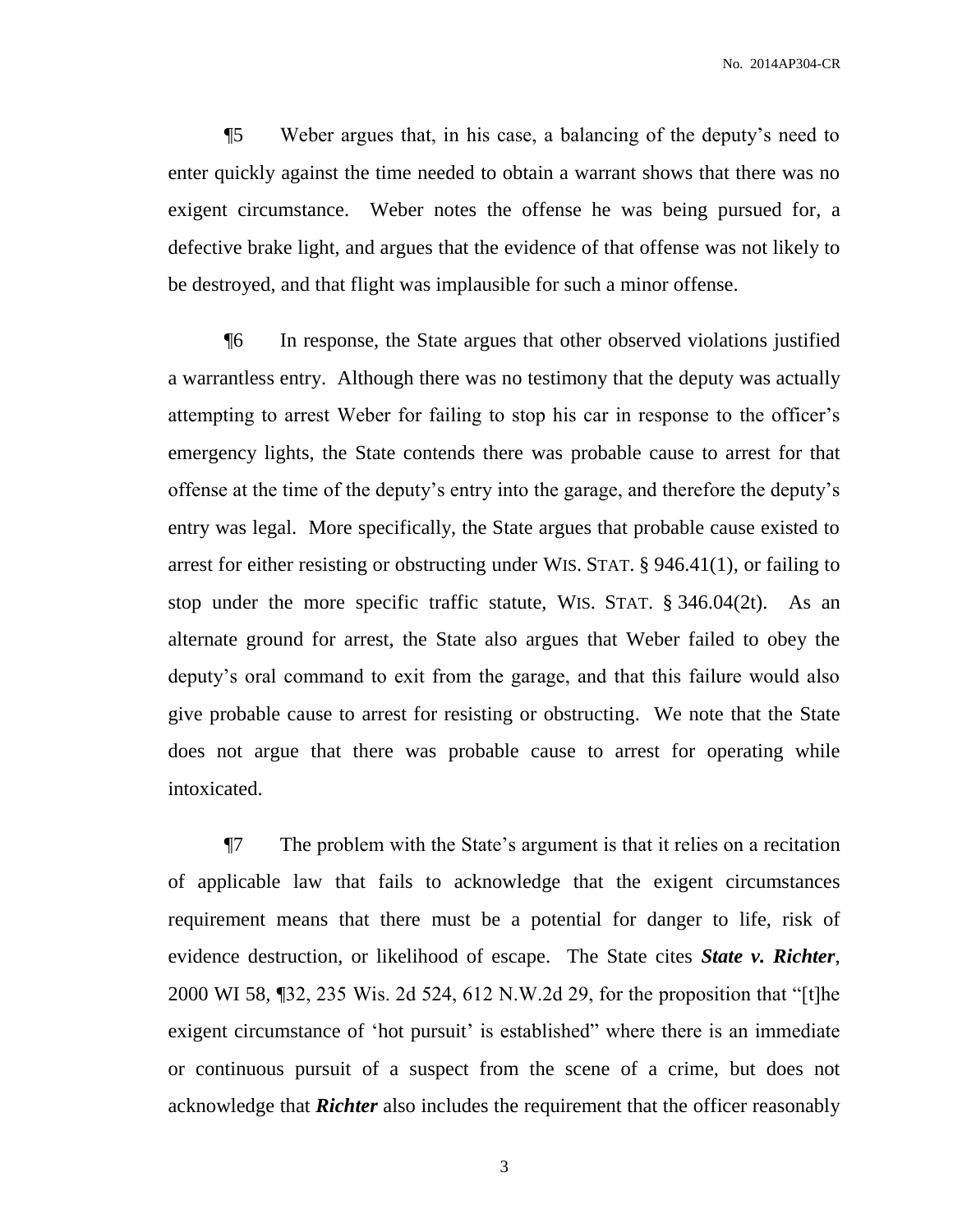believes the delay in obtaining a warrant would endanger life, risk destruction of evidence, or greatly enhance the likelihood of the person's escape. *Id.*, ¶30. The State does not disagree that this requirement exists—it just ignores the topic.

¶8 Moreover, the State does not acknowledge Weber's argument about lack of exigency. The State, thus, offers no explanation as to what circumstance created an exigency justifying an immediate warrantless entry. In essence, the State appears to assume that all hot pursuits qualify as exigent circumstances, but, as we have seen, provides no legal argument to support that assumption.

¶9 Weber's argument about lack of exigency is supported by the law he cites, and required a response from the State. Even if we accept the State's argument that the officer had probable cause to arrest Weber for resisting or obstructing before the deputy entered the garage, rather than merely citing him for the brake light, we fail to discern why an immediate warrantless entry was justified. There would be no physical evidence of obstructing for Weber to destroy in the house. Weber could not readily flee with the officer parked in the driveway. And there is no indication of a threat to safety. Given the State's failure to respond to Weber's argument, to acknowledge seemingly applicable law regarding exigent circumstances, or to explain what exigency existed, we reverse on that basis. *See Charolais Breeding Ranches, Ltd. v. FPC Sec. Corp.*, 90 Wis. 2d 97, 108-09, 279 N.W.2d 493 (Ct. App. 1979) (appellant's argument not refuted is conceded).

¶10 The State does not argue that the suppression error was harmless. For example, the State does not argue that the error was harmless because Weber would still have pled no contest even if the evidence had been suppressed. *See State v. Semrau*, 2000 WI App 54, ¶22, 233 Wis. 2d 508, 608 N.W.2d 376.

4